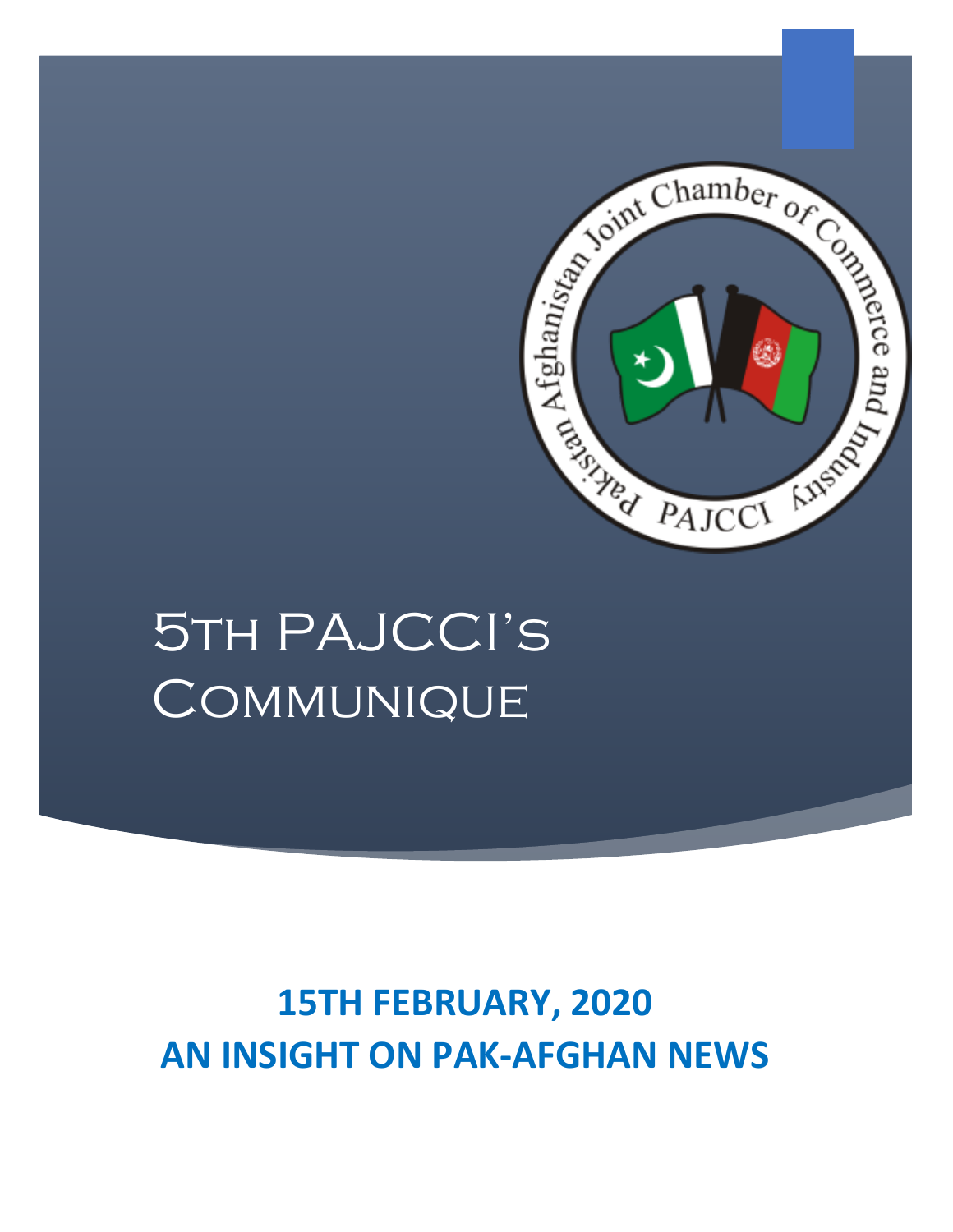### **FPCCI appointed convener of the Central Standing Committee for Afghan Transit.<sup>1</sup>**

Mian Anjum Nisar, President of the Federation of Pakistan Chambers of Commerce and Industry (FPCCI), appointed Zahir Shah as convener of the Central Standing Committee for Afghan Transit Trade 2020. As a convener, he will work on trade affairs and exports and imports and will play his role in resolving the problems and obstacles in the way of trade between the two countries. Zahir Shah commented that in this connection he would send a detailed report to the Federation of Pakistan, ministries and related institutions so that a strong and comprehensive strategy could be adopted in the future with this route through the Central Asian countries.

#### **Pakistan to conduct two-days Afghan refugee conference from 17-18 February, 2020. 2**

Pakistan is hosting an international conference in cooperation with the United Nations High Commissioner for Refugees (UNHCR) titled **"40 Years of Afghan Refugees Presence in Pakistan: A New Partnership for Solidarity"** to mark the long stay of hundreds of thousands of Afghan refugees in this region. About 2.5 million Afghans have stayed in Pakistan since the 1979 Soviet invasion of Afghanistan. The event would be attended by senior level from UN, multilateral development banks, civil society and private sector. The conference intends to highlight commendable generosity and hospitality exhibited by Pakistan in hosting one of the largest refugee populations in the world and would deliberate upon key developments and milestones achieved along with the challenges faced during the 40-year-long evolution of the Afghan refugee situation.

#### **Afghanistan officially inaugurated CASA-1000 Power Project.<sup>3</sup>**

Afghanistan's President Ashraf Ghani officially launched the construction of the CASA-1000 hydropower scheme, one of the region's largest power plants, which will start from Kyrgyzstan and will reach into Afghanistan through Tajikistan and onward to Pakistan's Peshawar city. 1300 megawatts of electricity will flow from Kyrgyzstan and Tajikistan to Afghanistan and Pakistan, out of which Afghanistan will receive 300 megawatts whereas remaining one thousand will be transmitted to Pakistan via Afghanistan territory. Meanwhile, Ambassador Pakistan to Afghanistan referred this as a gateway to economic boom for both Afghanistan and Pakistan, which will further strengthen the bond of companionship between the two countries. President Afghanistan established this as a step forward towards transforming Afghanistan into the region's energy transit hub.

 $\overline{\phantom{a}}$ 

<sup>1</sup> <https://nation.com.pk/10-Feb-2020/zahir-shah-made-convener-of-central-body-on-afghan-transit-trade>

<sup>&</sup>lt;sup>2</sup> <https://tribune.com.pk/story/2153354/1-pakistan-hold-international-conference-afghan-refugees-feb-17-18/>

<sup>&</sup>lt;sup>3</sup> <https://tolonews.com/business/afghanistan-begins-work-casa-1000-power-project>